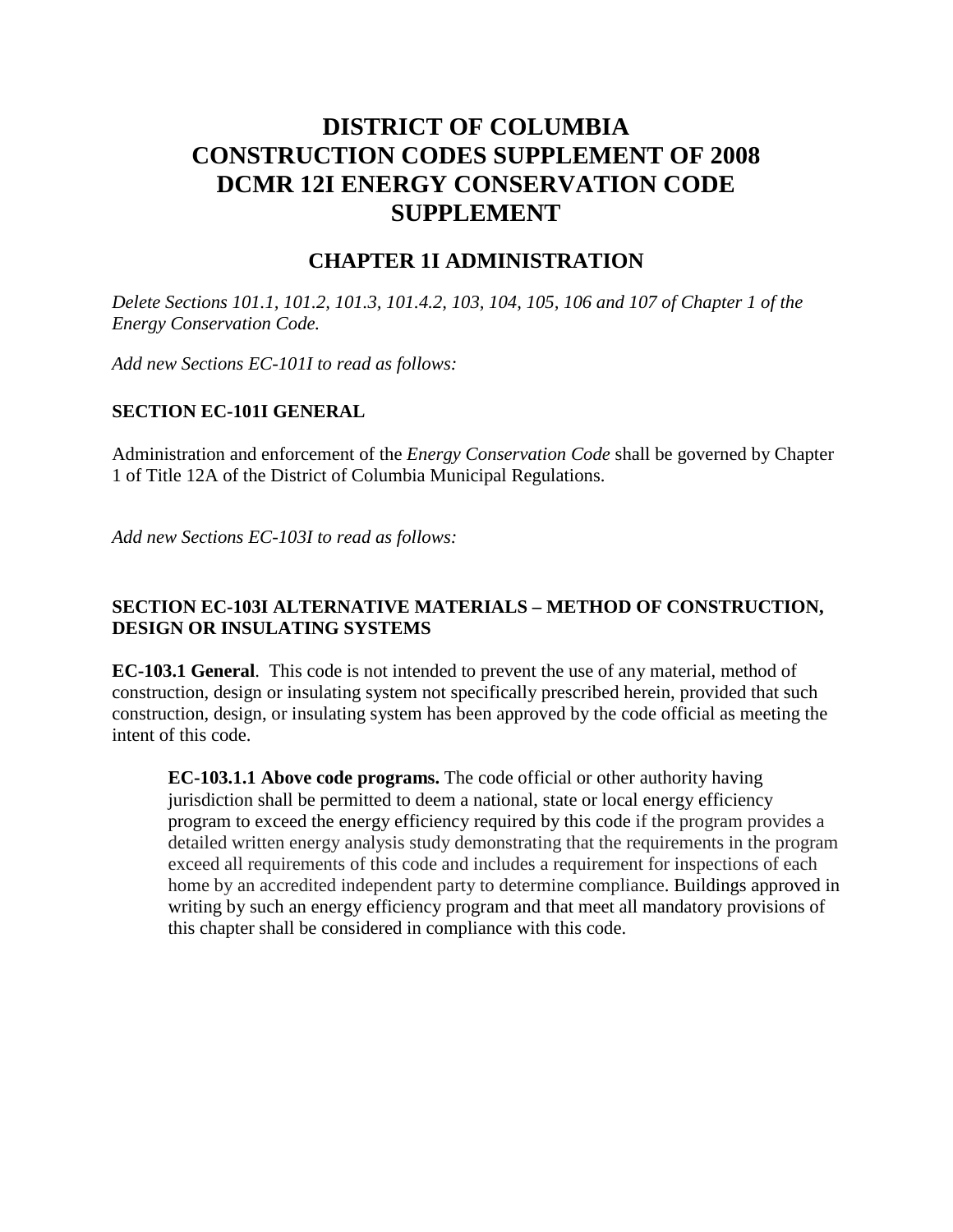## **CHAPTER 2I DEFINITIONS**

#### **SECTION EC-202I GENERAL DEFINITIONS**

*Add the following definitions to the Energy Conservation Code to read as follows:*

**AIR BARRIER.** Material(s) assembled and joined together to provide a barrier to air leakage through the building envelope. An air barrier may be a single material, or a combination of materials.

**HIGH-EFFICACY LAMPS**: Compact florescent lamps, T-8 or smaller diameter linear florescent lamps, or lamps with a minimum efficacy of:

- 1. 60 lumens per watt for lamps over 40 watts,
- 2. 50 lumens per watt for lamps over 15 watts to 40 watts,
- 3. 40 lumens per watt for lamps 15 watts or less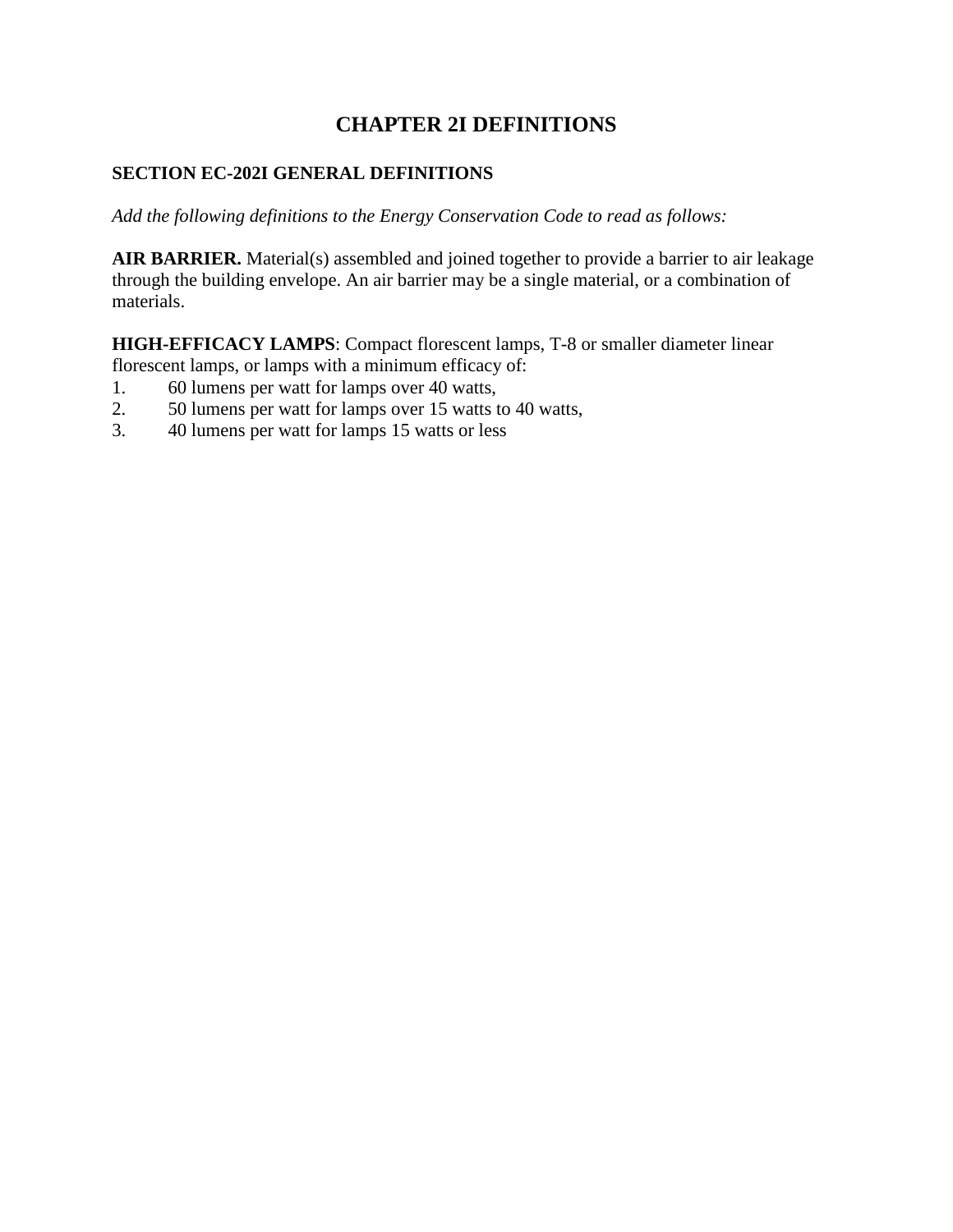### **CHAPTER 4I RESIDENTIAL ENERGY EFFICIENCY**

#### **SECTION EC-402I BUILDING THERMAL ENVELOPE**

*Delete Table 402.1.1 of the Energy Conservation Code and add new Table EC-402.1.1 to read as follows:*

| <b>CLIMATE</b><br><b>ZONE</b> | <b>FENES-</b><br><b>TRATION</b><br><b>U-FACTOR</b> | SKY-<br><b>LIGHT</b><br>$U-$<br>FACTOR <sup>b</sup> | <b>GLAZED</b><br><b>FENEST-</b><br><b>RATION</b><br><b>SHGC</b> | <b>CEILING</b><br>$R -$<br><b>VALUE</b> | <b>WOOD</b><br><b>FRAME</b><br><b>WALL</b><br>$R-$<br><b>VALUE</b> | <b>MASS</b><br><b>WALL</b><br>$R -$<br>VALUE | <b>FLOOR</b><br>$R -$<br><b>VALUE</b> | <b>BASEMENT<sup>c</sup></b><br><b>WALL</b><br>$R -$<br><b>VALUE</b> | SLAB <sup>d</sup><br>$R-$<br><b>VALUE</b><br>&<br><b>DEPTH</b> | <b>CRAWL</b><br><b>SPACE<sup>c</sup></b><br><b>WALL</b><br>$R -$<br><b>VALUE</b> |
|-------------------------------|----------------------------------------------------|-----------------------------------------------------|-----------------------------------------------------------------|-----------------------------------------|--------------------------------------------------------------------|----------------------------------------------|---------------------------------------|---------------------------------------------------------------------|----------------------------------------------------------------|----------------------------------------------------------------------------------|
| $\mathbf{1}$                  | 1.20                                               | 0.75                                                | 0.37                                                            | 30                                      | 13                                                                 | 3/4                                          | 13                                    | 0                                                                   | $\mathbf 0$                                                    | $\boldsymbol{0}$                                                                 |
| $\overline{2}$                | 0.75                                               | 0.75                                                | 0.37                                                            | 30                                      | 13                                                                 | 4/6                                          | 13                                    | 0                                                                   | $\mathbf 0$                                                    | $\mathbf 0$                                                                      |
| 3                             | 0.65                                               | 0.65                                                | 0.40 <sup>e</sup>                                               | 30                                      | 13                                                                 | 5/8                                          | 19                                    | 0                                                                   | $\mathbf 0$                                                    | 5/13                                                                             |
| 4 except<br>Marine            | 0.35                                               | 0.60                                                | <b>NR</b>                                                       | 49                                      | 18                                                                 | 5/10                                         | 19                                    | 10/13                                                               | 10, 2ft                                                        | 10/13                                                                            |
| 5 and<br>Marine 4             | 0.35                                               | 0.60                                                | <b>NR</b>                                                       | 38                                      | 19 or 13+5 <sup>9</sup>                                            | 13/17                                        | 30 <sup>6</sup>                       | 10/13                                                               | 10, 2ft                                                        | 10/13                                                                            |
| 6                             | 0.35                                               | 0.60                                                | <b>NR</b>                                                       | 49                                      | 19 or $13+5^9$                                                     | 15/19                                        | 30 <sup>6</sup>                       | 10/13                                                               | 10, 4ft                                                        | 10/13                                                                            |
| 7 and 8                       | 0.35                                               | 0.60                                                | <b>NR</b>                                                       | 49                                      | 21                                                                 | 19/21                                        | 30 <sup>6</sup>                       | 10/13                                                               | 10, 4ft                                                        | 10/13                                                                            |

**TABLE EC-402.1.1 INSULATION AND FENESTRATION REQUIREMENTS BY COMPONENT a**

For SI: 1 foot  $= 304.8$  mm.

a. *R*-values are minimums. *U*-factors and SHGC are maximums. R-19 shall be permitted to be compressed into a  $2 \times 6$  cavity.

b. The fenestration *U*-factor column excludes skylights. The SHGC column applies to all glazed fenestration.

c. The first *R*-value applies to continuous insulation, the second to framing cavity insulation; either insulation meets the requirement.

d. R-5 shall be added to the required slab edge *R*-values for heated slabs.

e. There are no SHGC requirements in the Marine zone.

f. Or insulation sufficient to fill the framing cavity, R-19 minimum.

g. "13+5" means R-13 cavity insulation plus R-5 insulated sheathing. If structural sheathing covers 25 percent or less of the exterior, insulating sheathing is not required where structural sheathing is used. If structural sheathing covers more than 25 percent of exterior, structural sheathing shall be supplemented with insulated sheathing of at least R-2.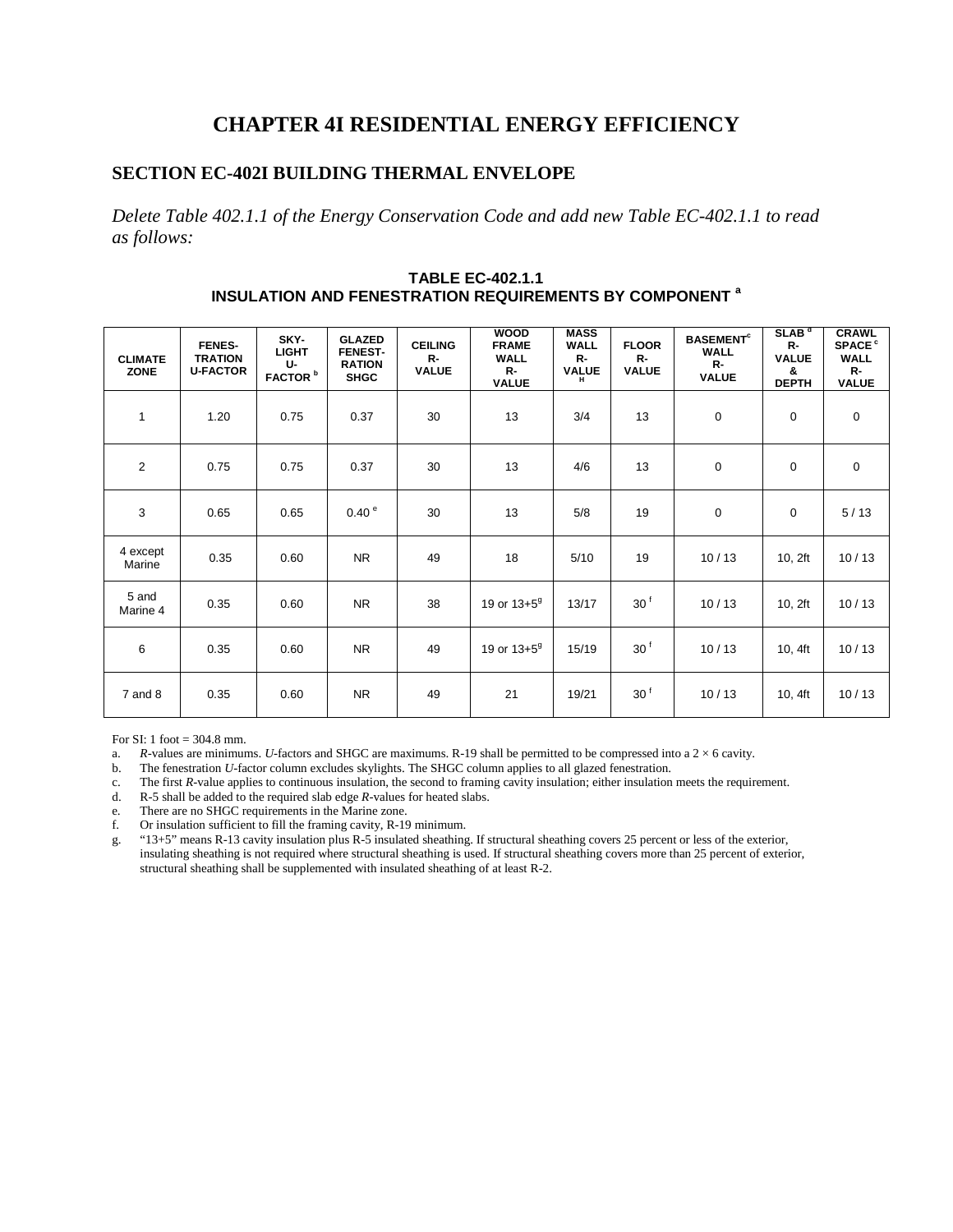*Delete Table 402.1.3 of the Energy Conservation Code and add new Table EC-402.1.3 to read as follows:*

| <b>CLIMATE</b><br><b>ZONE</b> | <b>FENES-</b><br><b>TRATION</b><br><b>U-FACTOR</b> | SKY-<br><b>LIGHT</b><br><b>U-FACTOR</b> | <b>CEILING</b><br><b>U-FACTOR</b> | <b>FRAME</b><br><b>WALL</b><br><b>U-FACTOR</b> | <b>MASS</b><br><b>WALL</b><br><b>U-FACTOR</b> | <b>FLOOR</b><br>U-<br><b>FACTOR</b> | <b>BASEMENT</b><br><b>WALL</b><br><b>U-FACTOR</b> | <b>CRAWL</b><br><b>SPACE</b><br><b>WALL</b><br><b>U-FACTOR</b> |
|-------------------------------|----------------------------------------------------|-----------------------------------------|-----------------------------------|------------------------------------------------|-----------------------------------------------|-------------------------------------|---------------------------------------------------|----------------------------------------------------------------|
| 1                             | 1.20                                               | 0.75                                    | 0.035                             | 0.082                                          | 0.197                                         | 0.064                               | 0.360                                             | 0.477                                                          |
| 2                             | 0.75                                               | 0.75                                    | 0.035                             | 0.082                                          | 0.165                                         | 0.064                               | 0.360                                             | 0.477                                                          |
| 3                             | 0.65                                               | 0.65                                    | 0.035                             | 0.082                                          | 0.141                                         | 0.047                               | 0.360                                             | 0.136                                                          |
| 4 except<br>Marine            | 0.35                                               | 0.60                                    | 0.26                              | 0.062                                          | 0.141                                         | 0.047                               | 0.059                                             | 0.065                                                          |
| 5 and<br>Marine 4             | 0.35                                               | 0.60                                    | 0.030                             | 0.060                                          | 0.082                                         | 0.037                               | 0.059                                             | 0.065                                                          |
| 6                             | 0.35                                               | 0.60                                    | 0.026                             | 0.060                                          | 0.060                                         | 0.033                               | 0.059                                             | 0.065                                                          |
| $7$ and $8$                   | 0.35                                               | 0.60                                    | 0.026                             | 0.057                                          | 0.057                                         | 0.033                               | 0.041                                             | 0.057                                                          |

#### **TABLE EC-402.1.3 EQUIVALENT U-FACTORS a**

a. Nonfenestration *U*-factors shall be obtained from measurement, calculation or an approved source.

*Delete Section 402.2.1 of the Energy Conservation Code and add new Section EC-402.2.1 to read as follows:*

**EC-402.2.1 Ceilings with attic spaces.** When Section 402.1.1 would require R-38 in the ceiling, R-30 shall be deemed to satisfy the requirement for R-38 wherever the full height of uncompressed R-30 insulation extends over the wall top plate at the eaves. Similarly R-38 shall be deemed to satisfy the requirement for R-49 or higher wherever the full height of uncompressed R-38 insulation extends over the wall top plate at the eaves.

*Add new Sections EC-402.4.2 and EC-402.4.3 and renumber Sections 402.4.2 and 402.4.3 of the Energy Conservation Code to read as follows:*

**EC-402.4.2 Air sealing and insulation.** Building envelope air tightness and insulation installation shall be demonstrated to comply with one of the following options given by Section EC-402.4.2.1 or EC-402.4.2.2:

**EC-402.4.2.1 Testing option.** Building envelope tightness and insulation installation shall be considered acceptable when tested air leakage is less than 7 ACH when tested with a blower door at a pressure of 50 pascals. Testing shall occur after rough in and after installation of penetrations of the building envelope, including penetrations for utilities, plumbing, electrical, ventilation, and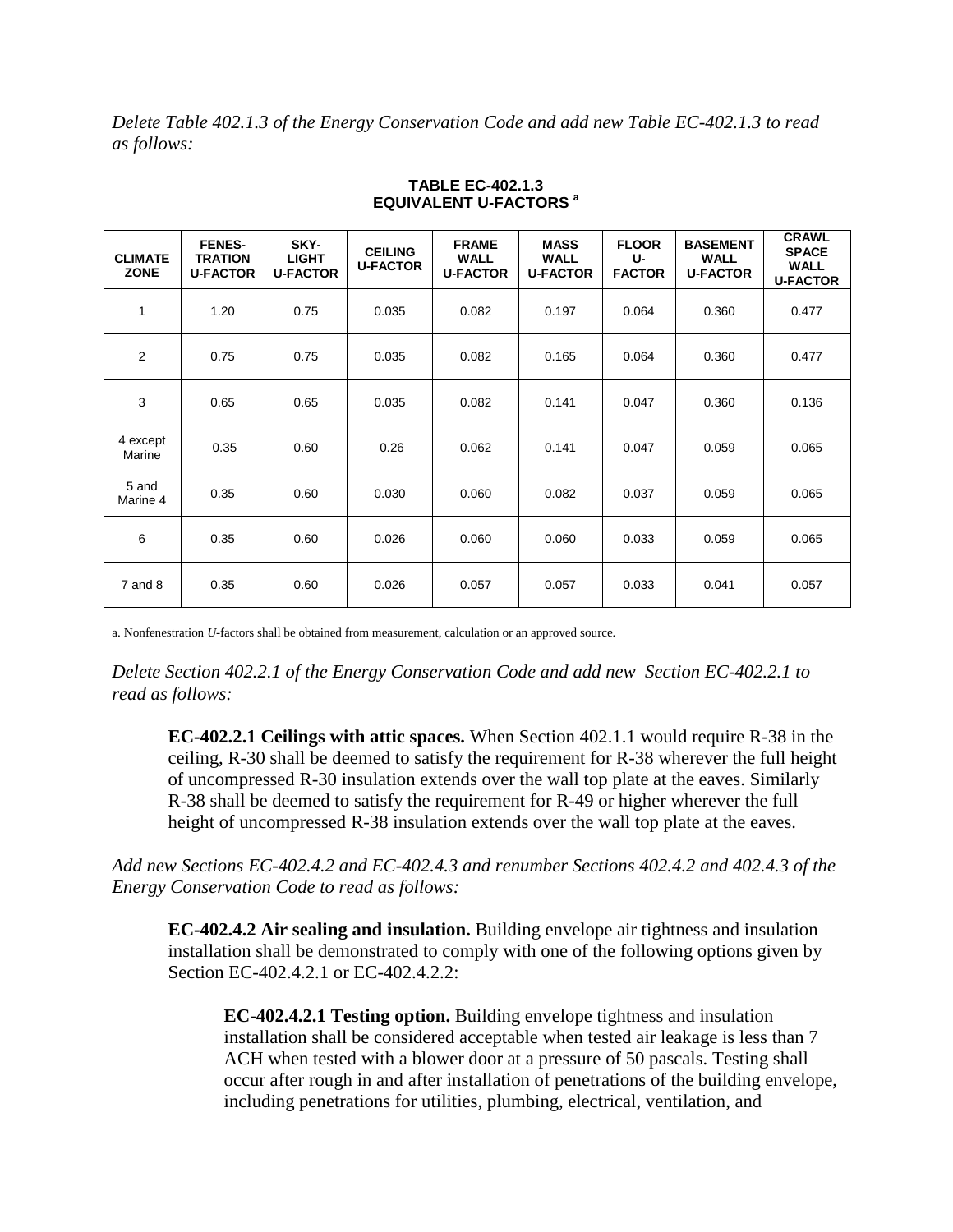combustion appliances.

During testing:

- 1. Exterior windows and doors, fireplace and stove doors shall be closed, but not sealed;
- 2. Dampers shall be closed, but not sealed; including exhaust, intake, makeup air, back draft, and flue dampers;
- 3. Interior doors shall be open;
- 4. Exterior openings for continuous ventilation systems and heat recovery ventilators shall be closed and sealed;
- 5. Heating and cooling system(s) shall be turned off;
- 6. HVAC ducts shall not be sealed; and
- 7. Supply and return registers shall not be sealed.

**EC-402.4.2.2 Visual inspection option:** Building envelope tightness and insulation installation shall be considered acceptable when the items listed in Table EC-402.4.2, applicable to the method of construction, are field verified. Where required by the code official, an approved party independent from the installer of the insulation, shall inspect the air barrier and insulation.

#### **TABLE EC-402.4.2 AIR BARRIER AND INSULATION INSPECTION**

| <b>COMPONENT</b>                                           | <b>CRITERIA</b>                                                                                                                                                                                      |
|------------------------------------------------------------|------------------------------------------------------------------------------------------------------------------------------------------------------------------------------------------------------|
| Air barrier and thermal barrier                            | Exterior thermal insulation is installed in substantial contact and continuous alignment with building<br>envelope air barrier.                                                                      |
|                                                            | Breaks or joints in the air barrier are filled or repaired. Air permeable insulation is not used as a sealing<br>material. Air permeable insulation is inside of an air barrier.                     |
| Ceiling / attic                                            | Air barrier in any dropped ceiling / soffit is substantially aligned with insulation and any gaps are sealed.<br>Attic access (except unvented attic), knee wall door, or drop down stair is sealed. |
| Walls                                                      | Corners and headers are insulated.                                                                                                                                                                   |
|                                                            | Junction of foundation and sill plate is sealed.                                                                                                                                                     |
| Windows and doors                                          | Space between window/door jambs and framing is sealed.                                                                                                                                               |
| Rim joists                                                 | Rim joists are insulated and include an air barrier.                                                                                                                                                 |
| Floors (including above garage<br>and cantilevered floors) | Insulation is installed to maintain permanent contact with underside of subfloor decking. Air barrier is<br>installed at any exposed edge of insulation.                                             |
| Crawlspace walls                                           | Insulation is permanently attached to walls. Exposed earth in unvented crawlspaces is covered with class I<br>vapor retarder with overlapping joints taped.                                          |
| Shafts, penetrations                                       | Duct shafts, utility penetrations, knee walls, and flue shafts opening to exterior or unconditioned space are<br>sealed.                                                                             |
| Narrow cavities                                            | Batts in narrow cavities are cut to fit, or narrow cavities are filled by spayed/blown insulation.                                                                                                   |
| Garage separation                                          | Air sealing is provided between the garage and conditioned spaces.                                                                                                                                   |
| Recessed lighting                                          | Recessed light fixtures are airtight, IC rated, and sealed to drywall. Exception-fixtures in conditioned<br>space.                                                                                   |
| <b>Plumbing and Wiring</b>                                 | Insulation is placed between outside and pipes. Batt insulation is cut to fit around wiring and plumbing, or<br>sprayed/blown insulation extends behind piping and wiring.                           |
| Shower / tub on exterior wall                              | Showers and tubs on exterior walls have insulation and an air barrier separating them from the exterior<br>wall.                                                                                     |
| Electrical / phone box on<br>exterior walls                | Air barrier extends behind boxes or an air sealed type boxes are installed.                                                                                                                          |
| Common wall                                                | Air barrier is installed in common wall between dwelling units.                                                                                                                                      |
| <b>HVAC</b> register boots                                 | HVAC register boots that penetrate building envelope are sealed to subfloor or drywall.                                                                                                              |
| Fireplace                                                  | Fireplace walls include an air barrier.                                                                                                                                                              |

**EC-402.4.3 Fireplaces.** New wood-burning fireplaces shall have gasketed doors and outdoor combustion air.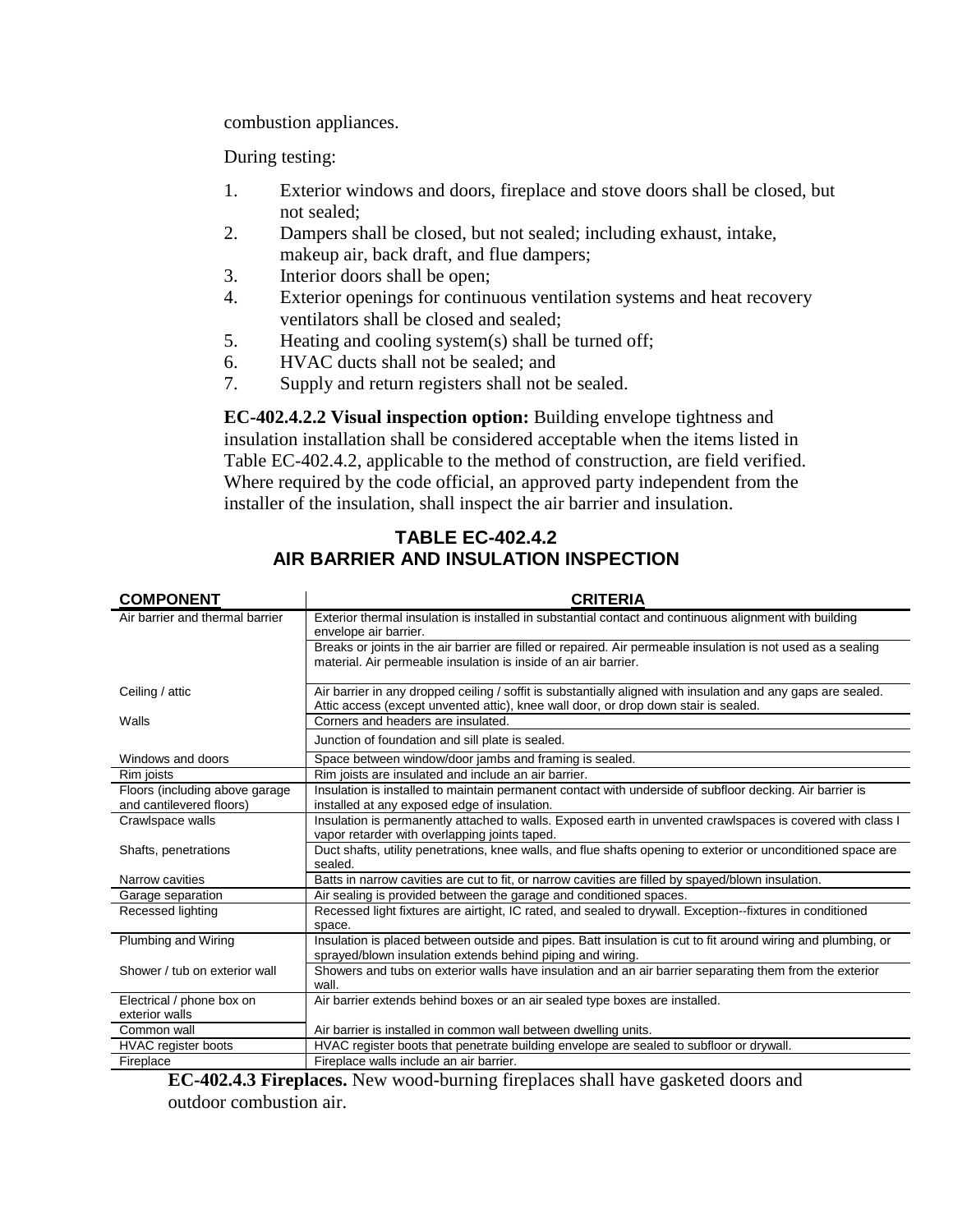**EC-402.4.4 Fenestration air leakage.** Windows, skylights and sliding glass doors shall have an air infiltration rate of no more than 0.3 cfm per square foot (1.5 L/s/m2), and swinging doors no more than 0.5 cfm per square foot (2.6 L/s/m2), when tested according to NFRC 400 or AAMA/WDMA/CSA101/I.S.2/A440 by an accredited, independent laboratory and listed and labeled by the manufacturer.

**Exceptions:** Site-built windows, skylights and doors.

**EC-402.4.5 Recessed lighting.** Recessed luminaires installed in the building thermal envelope shall be sealed to limit air leakage between conditioned and unconditioned spaces by being:

- 1. IC-rated and labeled with enclosures that are sealed or gasketed to prevent air leakage to the ceiling cavity or unconditioned space; or
- 2. IC-rated and labeled as meeting ASTM E 283 when tested at 1.57 psi (75 Pa) pressure differential with no more than 2.0 cfm (0.944 L/s) of air movement from the conditioned space to the ceiling cavity; or
- 3. Located inside an airtight sealed box with clearances of at least 0.5 inch (12.7 mm) from combustible material and 3 inches (76 mm) from insulation.

#### **SECTION EC-403I SYSTEMS**

*Delete Sections 403.2.2 Energy Conservation Code and add new Section EC-403.2.2 to read as follows:*

**EC-403.2.2 Sealing.** All ducts, air handlers, filter boxes, and building cavities used as ducts shall be sealed. Joints and seams shall comply with Section M-1601.3 of the *International Residential Code.*

Air handlers with a manufacturer's designation for an air leakage of no more than 2 percent of the design air flow rate when tested at an air pressure of 1-inch water gauge when all air inlets, air outlets, and condensate drain port(s) are sealed shall be deemed sealed. Air handlers with filter boxes shall be tested with the filter box in place.

Duct tightness shall be verified by either of the following:

1. Post-construction test: Leakage to outdoors shall be less than or equal to 8 CFM per 100 ft2 of conditioned floor area or a total leakage less than or equal to 12 CFM per 100 ft2 of conditioned floor area when tested at a pressure differential of 0.1 inches w.g. (25 Pa) across the entire system, including the manufacturer's air handler enclosure. All register boots shall be taped or otherwise sealed during the test.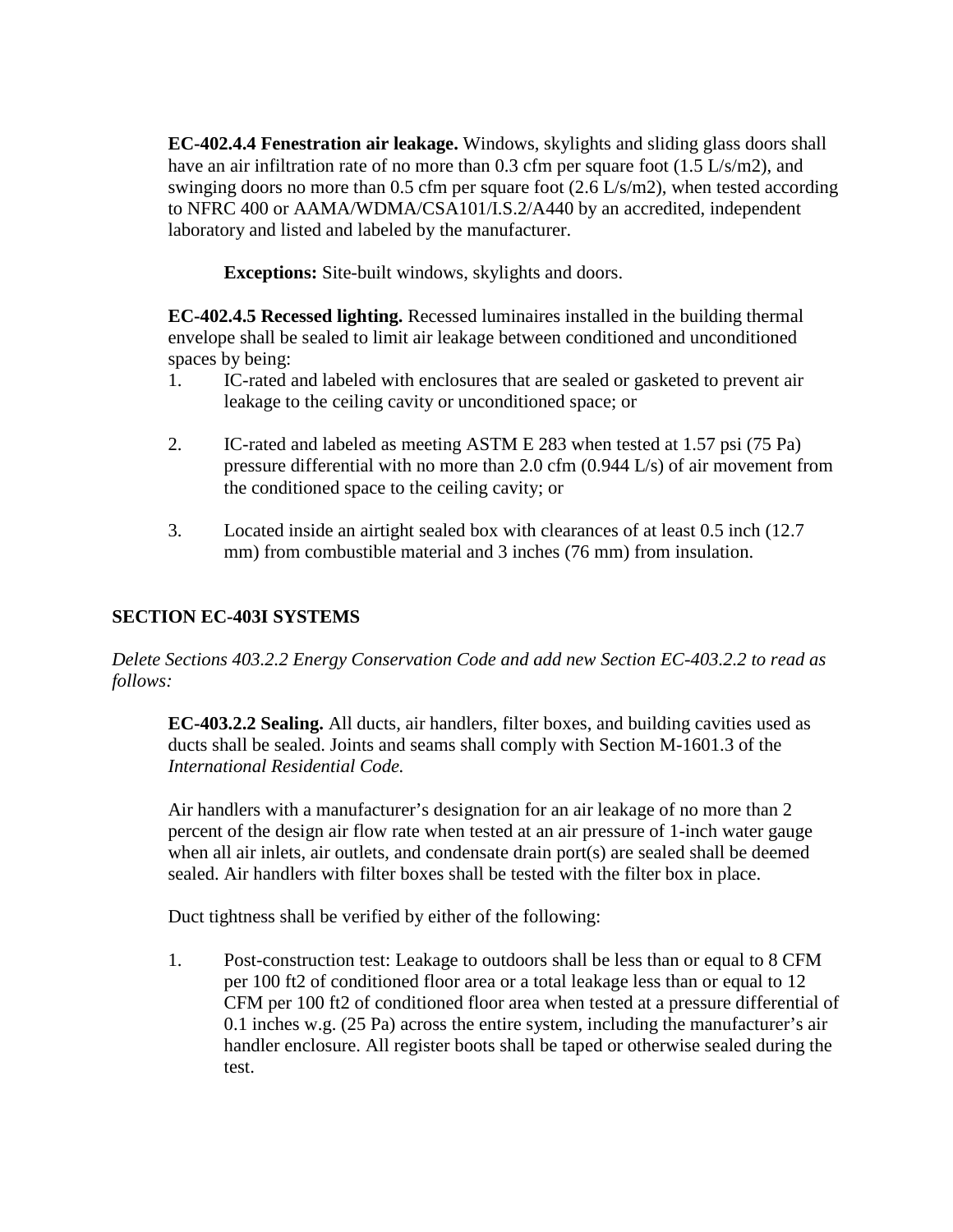2. Rough-in test: Total leakage shall be less than or equal to 6 CFM per 100 ft2 of conditioned floor area when tested at a pressure differential of 0.1 inches w.g. (25 Pa) across the roughed in system, including the manufacturer's air handler enclosure. All register boots shall be taped or otherwise sealed during the test. If the air handler is not installed at the time of the test, total leakage shall be less than or equal to 4 CFM per 100 ft2 of conditioned floor area.

**Exceptions:** Duct tightness test is not required if the air handler and all ducts are located within conditioned space.

*Add new Section EC-403.4 to the Energy Conservation Code and renumber Sections 403.4, 403.5,and 403.6 to read as follows:*

**EC-403.4 Service water heating.** Service water heating systems and piping shall be installed in accordance with the applicable requirements of Sections 403.4.1 through 403.4.2.

**EC-403.4.1 Insulation.** All Service Hot Water piping shall be insulated to at least R-2 for the distance between the service water heater to within 5 feet of each fixture connected to the hot water pipe.

**EC-403.4.2 Stub-in for solar water.** All service water heating distribution systems shall have a stub-in connection point for future Solar Hot Water Systems in an accessible location within 5 feet of the roof.

**EC-403.5 Circulating hot water systems.** All circulating service hot water piping shall be insulated to at least R-2. Circulating hot water systems shall include an automatic or readily accessible manual switch that can turn off the hot water circulating pump when the system is not in use.

**EC-403.6 Mechanical ventilation.** Outdoor air intakes and exhausts shall have automatic or gravity dampers that close when the ventilation system is not operating.

**EC-403.7 Equipment sizing.** Heating and cooling equipment shall be sized in accordance with Section M1401.3 of the *International Residential Code.*

### **SECTION EC-404I ELECTRICAL POWER AND LIGHTING SYSTEMS**

*Add new Section EC-404I to read as follows:*

#### **SECTION EC-404I (Mandatory) ELECTRICAL POWER AND LIGHTING SYSTEMS**

**EC-404.1 Scope.** This section applies to lighting equipment, related controls and electric circuits serving the interior spaces and exterior building facades of all residential buildings including accessory structures and garages.

**EC-404.2 Lighting Equipment.** A minimum of fifty percent of the lamps in permanently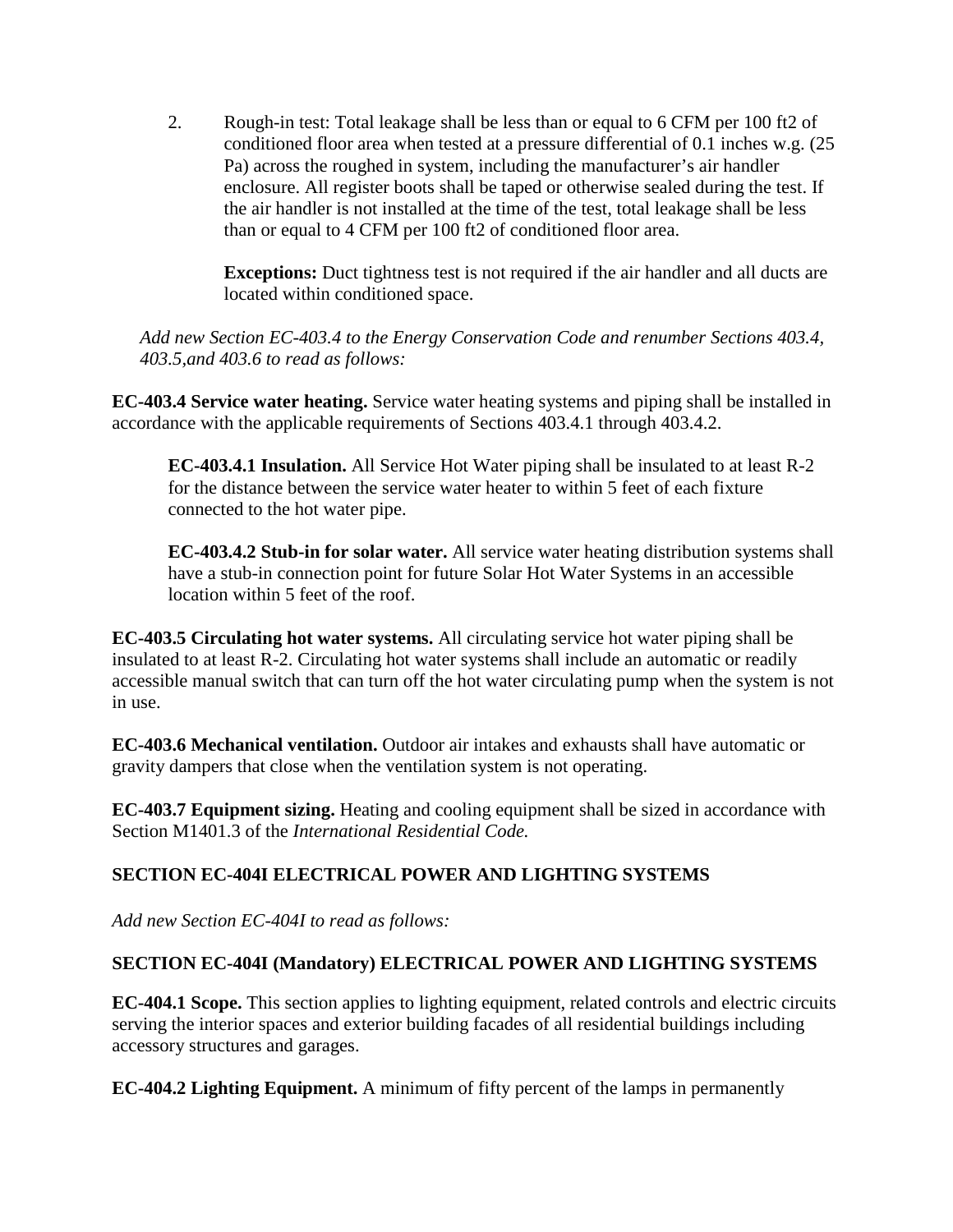installed lighting fixtures shall be high efficiency lamps.

#### *Renumber Section 404 SIMULATED PERFORMANCE ALTERNATIVE of the International Energy Conservation Code to Section EC-405I SIMULATED PERFORMANCE ALTERNATIVE.*

#### **SECTION EC-405I SIMULATED PERFORMANCE ALTERNATIVE**

*Delete Table 404.5.2(1) of the Energy Conservation Code (2006) and replace with Table 405.2(1) to read as follows:*

#### **TABLE 405.5.2(1) SPECIFICATIONS FOR THE STANDARD REFERENCE AND PROPOSED DESIGNS**

| <b>BUILDING COMPONENT</b>        | <b>STANDARD REFERENCE DESIGN</b>                                  | <b>PROPOSED DESIGN</b>                                                                     |
|----------------------------------|-------------------------------------------------------------------|--------------------------------------------------------------------------------------------|
| Above-grade walls                | Type: mass wall if proposed wall is mass;<br>otherwise wood frame | As proposed                                                                                |
|                                  | Gross Area: same as proposed                                      | As proposed                                                                                |
|                                  | U-Factor: from Table 402.1.3                                      | As proposed, assuming<br>gaps/missing insulation equal to<br>5%, unless otherwise verified |
|                                  | Solar anceabsorptions = $0.75$                                    | As proposed                                                                                |
|                                  | ERemittance = $0.90$                                              | As proposed                                                                                |
| Basement and crawlspace<br>walls | Type: same as proposed                                            | As proposed                                                                                |
|                                  | Gross Area: same as proposed                                      | As proposed                                                                                |
|                                  | U-Factor: from Table 402.1.3, with                                | As proposed, assuming                                                                      |
|                                  | insulation layer on interior side of walls                        | gaps/missing insulation equal to<br>5%, unless otherwise verified                          |
| Above-grade floors               | Type: wood frame                                                  | As proposed                                                                                |
|                                  | Gross Area: same as proposed                                      | As proposed                                                                                |
|                                  | U-Factor: from Table 402.1.3                                      | As proposed, assuming<br>gaps/missing insulation equal to<br>5%, unless otherwise verified |
| Ceilings                         | Type: wood frame                                                  | As proposed                                                                                |
|                                  | Gross Area: same as proposed                                      | As proposed                                                                                |
|                                  | U-Factor: from Table 402.1.3                                      | As proposed, assuming<br>gaps/missing insulation equal to<br>5%, unless otherwise verified |
| Roofs                            | Type: composition shingle on wood<br>sheathing                    | As proposed                                                                                |
|                                  | Gross area: same as proposed                                      | As proposed                                                                                |
|                                  | <b>Solar absorptance = <math>0.75</math></b>                      | As proposed                                                                                |
|                                  | <b>Emittance</b> = $0.90$                                         | As proposed                                                                                |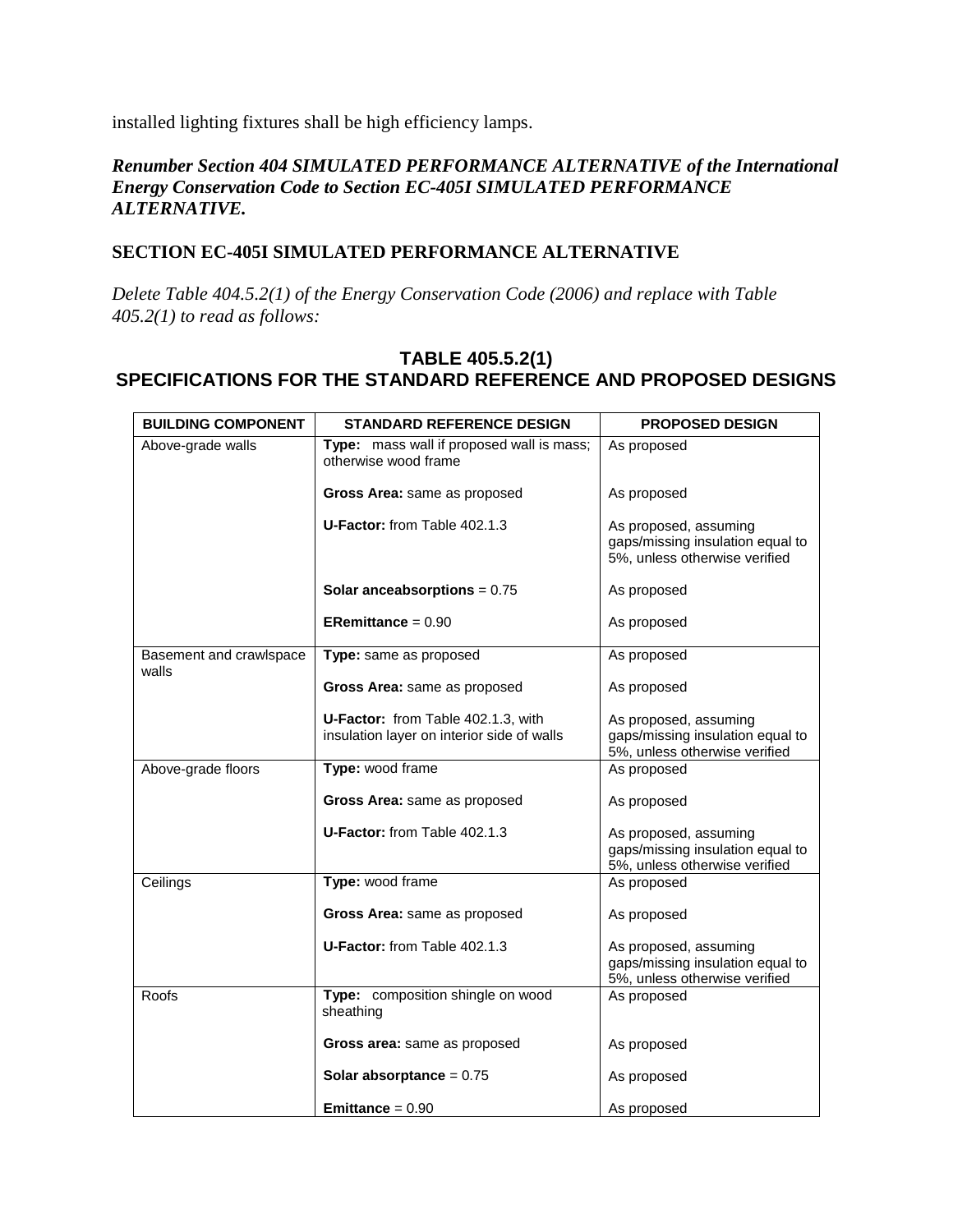| Attics                         | vented with aperture = 1 ft <sup>2</sup> per<br>Type:<br>300 ft <sup>2</sup> ceiling area                                                                                                                                                                                          | As proposed                                                                                                                                                                                                                                                                                                                                   |
|--------------------------------|------------------------------------------------------------------------------------------------------------------------------------------------------------------------------------------------------------------------------------------------------------------------------------|-----------------------------------------------------------------------------------------------------------------------------------------------------------------------------------------------------------------------------------------------------------------------------------------------------------------------------------------------|
| Foundations                    | Type: same as proposed                                                                                                                                                                                                                                                             | As proposed                                                                                                                                                                                                                                                                                                                                   |
| Doors                          | Area: $40 \text{ ft}^2$                                                                                                                                                                                                                                                            | As proposed                                                                                                                                                                                                                                                                                                                                   |
|                                | <b>Orientation: North</b>                                                                                                                                                                                                                                                          | As proposed                                                                                                                                                                                                                                                                                                                                   |
|                                | <b><i>U-factor:</i></b> same as fenestration from Table<br>402.1.3                                                                                                                                                                                                                 | As proposed                                                                                                                                                                                                                                                                                                                                   |
| Glazing <sup>a</sup>           | Total area $\overline{P}$ =<br>(a) The proposed glazing area; where the<br>proposed glazing area is less than<br>18% of the conditioned floor area<br>(b) 18% of the conditioned floor area;<br>where the proposed glazing area is<br>18% or more of the conditioned floor<br>area | As proposed                                                                                                                                                                                                                                                                                                                                   |
|                                | Orientation: equally distributed to four<br>cardinal compass orientations (N, E, S, &<br>W)                                                                                                                                                                                        | As proposed                                                                                                                                                                                                                                                                                                                                   |
|                                | U-factor: from Table 402.1.2                                                                                                                                                                                                                                                       | As proposed                                                                                                                                                                                                                                                                                                                                   |
|                                | <b>SHGC:</b> From Table 402.1 except that for<br>climates with no requirement (NR) SHGC =<br>0.40 shall be used                                                                                                                                                                    | As proposed                                                                                                                                                                                                                                                                                                                                   |
|                                | Interior shade fraction:<br>Summer (all hours when cooling is<br>$required) = 0.70$<br>Winter<br>(all hours when heating is<br>required) = $0.85$                                                                                                                                  | Same as standard reference<br>design <sup>c</sup>                                                                                                                                                                                                                                                                                             |
|                                | <b>External shading: none</b>                                                                                                                                                                                                                                                      | As proposed                                                                                                                                                                                                                                                                                                                                   |
| Skylights                      | None                                                                                                                                                                                                                                                                               | As proposed                                                                                                                                                                                                                                                                                                                                   |
| Thermally isolated<br>sunrooms | None                                                                                                                                                                                                                                                                               | As proposed                                                                                                                                                                                                                                                                                                                                   |
| Air exchange rate              | Specific Leakage Area $(SLA)^d = 0.00036$<br>assuming no energy recovery                                                                                                                                                                                                           | For residences that are not<br>tested, the same as the<br>standard reference design<br>For residences without<br>mechanical ventilation that are<br>tested in accordance with<br>ASHRAE 119, Section 5.1, the<br>measured air exchange rate but<br>not less than 0.35 ACH<br>For residences with mechanical<br>ventilation that are tested in |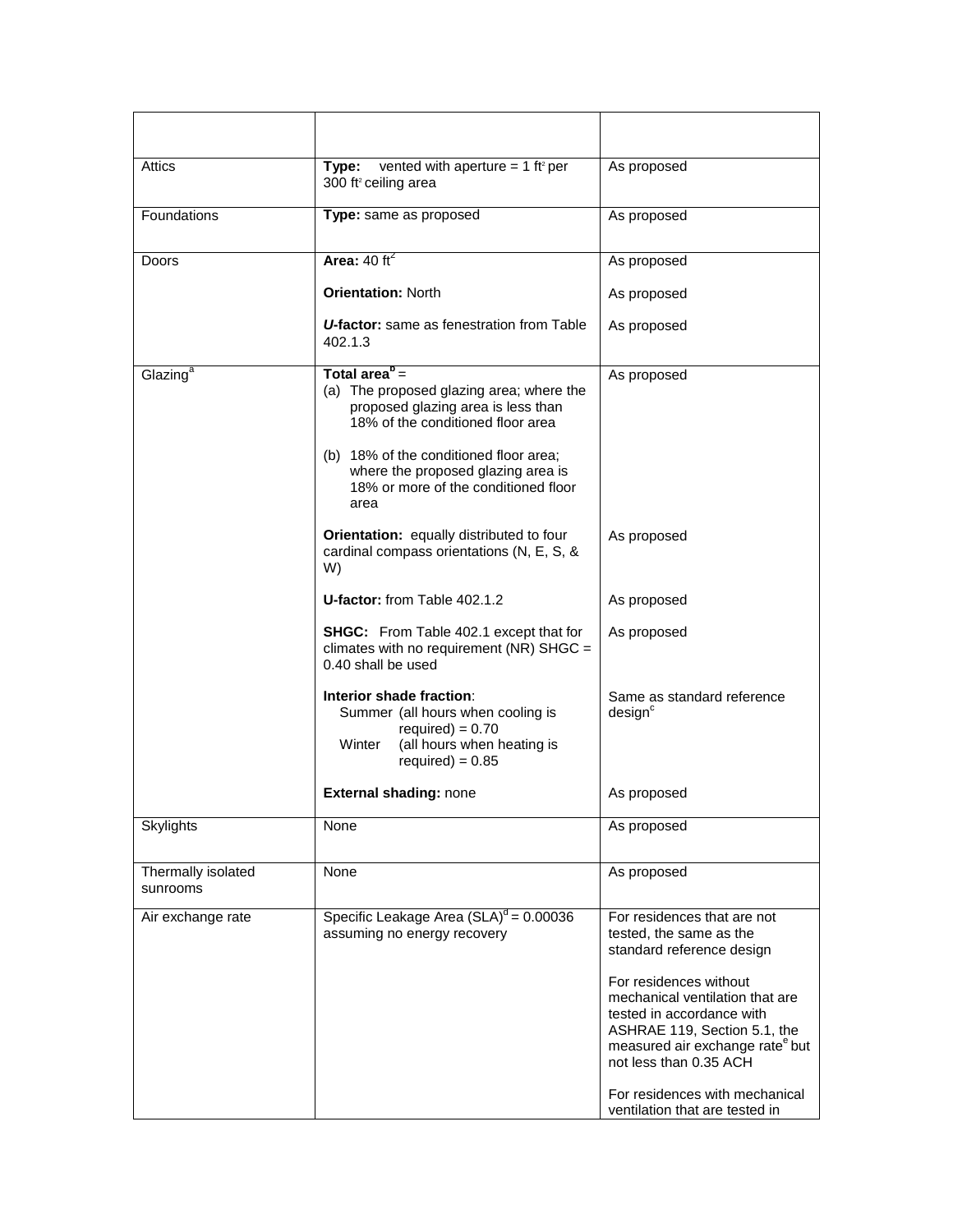|                                 |                                                                                                                                                                                                                                                                                  | accordance with ASHRAE 119,<br>Section 5.1, the measured air<br>exchange rate <sup>e</sup> combined with<br>the mechanical ventilation rate,f<br>which shall not be less than<br>$0.01 \times CFA + 7.5 \times (N_{br}+1)$<br>where:<br>$CFA =$ conditioned floor area<br>$N_{br}$ = number of bedrooms |
|---------------------------------|----------------------------------------------------------------------------------------------------------------------------------------------------------------------------------------------------------------------------------------------------------------------------------|---------------------------------------------------------------------------------------------------------------------------------------------------------------------------------------------------------------------------------------------------------------------------------------------------------|
| Mechanical ventilation          | None, except where mechanical ventilation<br>is specified by the proposed design, in<br>which case:<br>Annual vent fan energy use:<br>kWh/yr = $0.03942 \times CFA + 29.565 \times$<br>$(N_{br}+1)$<br>where:<br>$CFA =$ conditioned floor area<br>$N_{br}$ = number of bedrooms | As proposed                                                                                                                                                                                                                                                                                             |
| Internal gains                  | IGain = $17,900 + 23.8 \times CFA + 4104 \times N$ br<br>(Btu/day per dwelling unit)                                                                                                                                                                                             | Same as standard reference<br>design                                                                                                                                                                                                                                                                    |
| Internal mass                   | An internal mass for furniture and contents<br>of 8 pounds per square foot of floor area                                                                                                                                                                                         | Same as standard reference<br>design, plus any additional<br>mass specifically designed as a<br>thermal storage element <sup>9</sup> but not<br>integral to the building envelope<br>or structure                                                                                                       |
| Structural mass                 | For masonry floor slabs, 80% of floor area<br>covered by R-2 carpet and pad, and 20%<br>of floor directly exposed to room air                                                                                                                                                    | As proposed                                                                                                                                                                                                                                                                                             |
|                                 | For masonry basement walls, as proposed,<br>but with insulation required by Table<br>402.1.3 located on the interior side of the<br>walls                                                                                                                                        | As proposed                                                                                                                                                                                                                                                                                             |
|                                 | For other walls, for ceilings, floors, and<br>interior walls, wood frame construction                                                                                                                                                                                            | As proposed                                                                                                                                                                                                                                                                                             |
| Heating systems <sup>h, 1</sup> | Fuel type: same as proposed design<br><b>Efficiencies:</b>                                                                                                                                                                                                                       | As proposed                                                                                                                                                                                                                                                                                             |
|                                 | Electric: air-source heat pump with<br>prevailing federal minimum efficiency                                                                                                                                                                                                     | As proposed                                                                                                                                                                                                                                                                                             |
|                                 | Nonelectric furnaces: natural gas<br>furnace with prevailing federal minimum<br>efficiency                                                                                                                                                                                       | As proposed                                                                                                                                                                                                                                                                                             |
|                                 | Nonelectric boilers: natural gas boiler<br>with prevailing federal minimum<br>efficiency                                                                                                                                                                                         | As proposed                                                                                                                                                                                                                                                                                             |
|                                 | Capacity: sized in accordance with<br>Section M1401.3 of the International<br><b>Residential Code</b>                                                                                                                                                                            | As proposed                                                                                                                                                                                                                                                                                             |
| Cooling systems h,j             | Fuel type: Electric                                                                                                                                                                                                                                                              | As proposed                                                                                                                                                                                                                                                                                             |
|                                 | Efficiency: in accordance with                                                                                                                                                                                                                                                   | As proposed                                                                                                                                                                                                                                                                                             |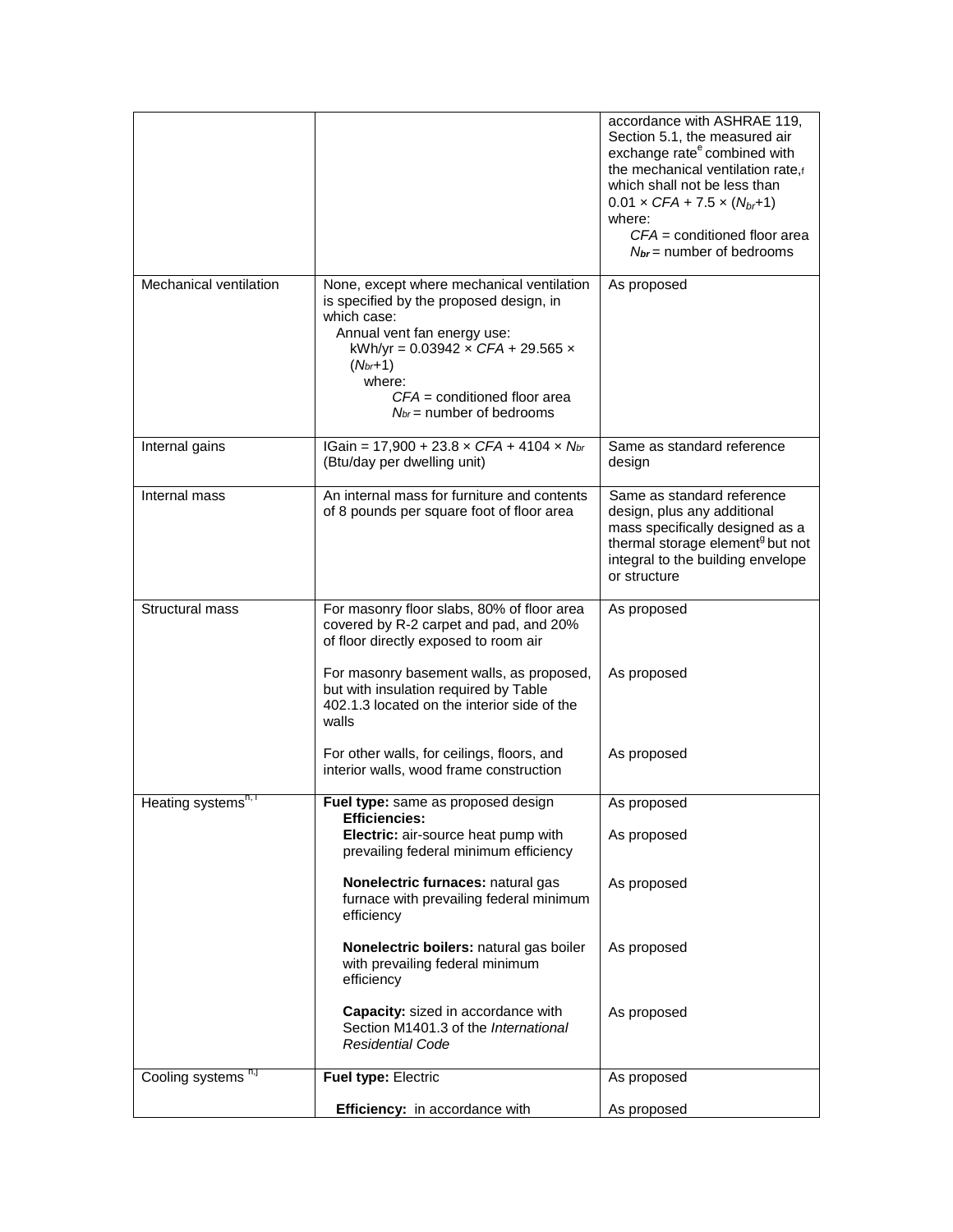|                                      | prevailing federal minimum standards<br><b>Capacity:</b> sized in accordance with<br>Section M1401.3 of the International<br><b>Residential Code</b>                                                                                                                                               | As proposed                                                       |
|--------------------------------------|----------------------------------------------------------------------------------------------------------------------------------------------------------------------------------------------------------------------------------------------------------------------------------------------------|-------------------------------------------------------------------|
| Service Water Heating <sup>h,k</sup> | <b>Fuel type:</b> same as proposed design                                                                                                                                                                                                                                                          | As proposed                                                       |
|                                      | <b>Efficiency:</b> in accordance with prevailing<br>Federal minimum standards                                                                                                                                                                                                                      | As proposed                                                       |
|                                      | Use: gal/day = $30 + 10 \times N_{br}$                                                                                                                                                                                                                                                             | Same as standard reference                                        |
|                                      | Tank temperature: 120°F                                                                                                                                                                                                                                                                            | Same as standard reference                                        |
| Thermal distribution<br>systems      | A thermal distribution system efficiency<br>(DSE) of 0.88 shall be applied to both the<br>heating and cooling system efficiencies for<br>all systems other than tested duct systems.<br>For tested duct systems, the leakage rate<br>shall be the applicable maximum rate from<br>Section 403.2.2. | As tested or as specified in<br>Table $405.5.2(2)$ if not tested. |
| Thermostat                           | Type: Manual, cooling temperature<br>setpoint = $75^{\circ}F$ ; Heating temperature set<br>point = $70^{\circ}$ F                                                                                                                                                                                  | Same as standard reference                                        |

For SI: 1 square foot = 0.93 m2; 1 British thermal unit = 1055 J; 1 pound per square foot = 4.88 kg/m2; 1 gallon (U.S.) = 3.785 L; °C = (°F-32)/1.8.

- a. Glazing shall be defined as sunlight-transmitting fenestration, including the area of sash, curbing or other framing elements, that enclose conditioned space. Glazing includes the area of sunlight-transmitting fenestration assemblies in walls bounding conditioned basements. For doors where the sunlight-transmitting opening is less than 50% of the door area, the glazing area is the sunlight transmitting opening area. For all other doors, the glazing area is the rough frame opening area for the door including the door and the frame.
- b. For residences with conditioned basements, R-2 and R-4 residences and townhouses, the following formula shall be used to determine glazing area:

*AF x= As FAx F*

- where: *AF* = Total glazing area.
- *As* = Standard reference design total glazing area.
- *FA =* (Above-grade thermal boundary gross wall area)/(above-grade boundary wall area + 0.5 x below-grade boundary wall area).
- *F* = (Above-grade thermal boundary wall area)/(above-grade thermal boundary wall area + common wall area) or 0.56, whichever is greater.

and where:

Thermal boundary wall is any wall that separates conditioned space from unconditioned space or ambient conditions.

Above-grade thermal boundary wall is any thermal boundary wall component not in contact with soil.

Below-grade boundary wall is any thermal boundary wall in soil contact.

Common wall area is the area of walls shared with an adjoining dwelling unit.

- c. For fenestrations facing within 15 degrees (0.26 rad) of true south that are directly coupled to thermal storage mass, the winter interior shade fraction shall be permitted to be increased to 0.95 in the proposed design.
- d. Where Leakage Area  $(L)$  is defined in accordance with Section 5.1 of ASHRAE 119 and where:
	- $SIA = L/CFA$ where *L* and *CFA* are in the same units.
- e. Tested envelope leakage shall be determined and documented by an independent party approved by the code official. Hourly calculations as specified in the 2001 ASHRAE *Handbook of Fundamentals*, Chapter 26, page 26.21, Equation 40 (Sherman-Grimsrud model) or the equivalent shall be used to determine the energy loads resulting from infiltration.
- f. The combined air exchange rate for infiltration and mechanical ventilation shall be determined in accordance with Equation 43 of 2001 ASHRAE *Handbook of Fundamentals* page 26.24 and the "Whole-house Ventilation" provisions of 2001 ASHRAE *Handbook of Fundamentals*, page 26.19 for intermittent mechanical ventilation.
- g. Thermal Storage Element shall mean a component not part of the floors, walls or ceilings that is part of a passive solar system, and that provides thermal storage such as enclosed water columns, rock beds, or phase-change containers. A thermal storage element must be in the same room as fenestration that faces within 15 degrees (0.26 rad) of true south, or must be connected to such a room with pipes or ducts that allow the element to be actively charged.
- h. For a proposed design with multiple heating, cooling or water heating systems using different fuel types, the applicable standard reference design system capacities and fuel types shall be weighted in accordance with their respective loads as calculated by accepted engineering practice for each equipment and fuel type present.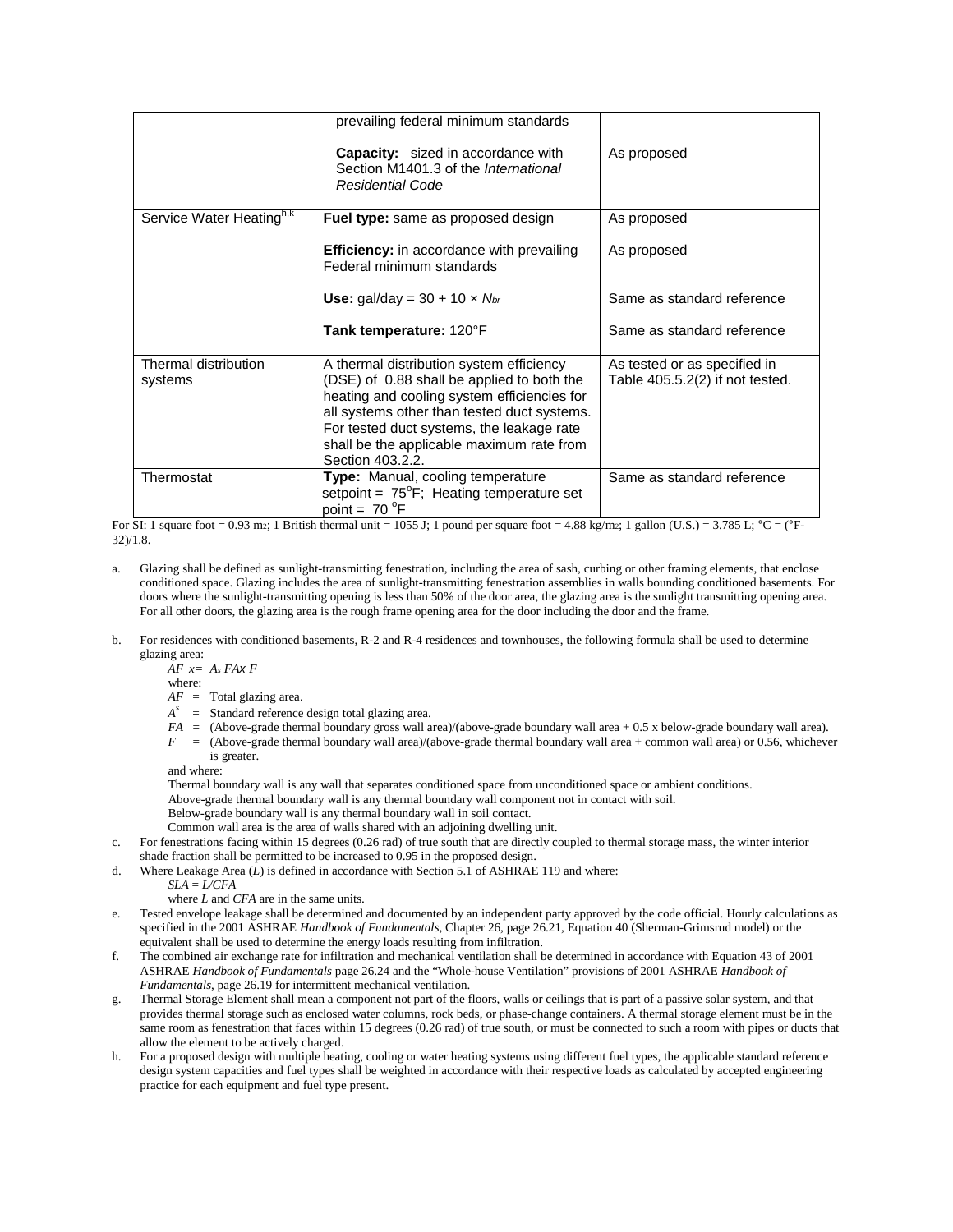- i. For a proposed design without a proposed heating system, a heating system with the prevailing federal minimum efficiency shall be assumed for both the standard reference design and proposed design. For electric heating systems, the prevailing federal minimum efficiency air-source heat pump shall be used for the standard reference design.
- j. For a proposed design home without a proposed cooling system, an electric air conditioner with the prevailing federal minimum efficiency shall be assumed for both the standard reference design and the proposed design.
- k. For a proposed design with a nonstorage-type water heater, a 40-gallon storage-type water heater with the prevailing federal minimum Energy Factor for the same fuel as the predominant heating fuel type shall be assumed. For the case of a proposed design without a proposed water heater, a 40-gallon storage-type water heater with the prevailing federal minimum efficiency for the same fuel as the predominant heating fuel type shall be assumed for both the proposed design and standard reference design.

*Delete Table 404.5.2(2) of the Energy Conservation Code and add new Table EC-405.5(2) to read as follows:*

#### **TABLE EC-404.5.2(2)**

| DEFAULT DISTRIBUTION SYSTEM EFFICIENCIES FOR PROPOSED DESIGNS <sup>(a)</sup>       |                                                    |       |  |  |  |
|------------------------------------------------------------------------------------|----------------------------------------------------|-------|--|--|--|
| <b>DISTRIBUTION SYSTEM CONFIGURATION AND CONDITION:</b>                            | FORCED AIR SYSTEMS HYDRONIC SYSTEMS <sup>(D)</sup> |       |  |  |  |
| Distribution system components located in unconditioned space                      | $- -$                                              | 0.95  |  |  |  |
| Untested distribution systems entirely located in conditioned space <sup>(c)</sup> | 0.88                                               | 1.00  |  |  |  |
| "Ductless" systems (d)                                                             | 1.00                                               | $- -$ |  |  |  |

For SI: 1 cubic foot per minute =  $0.47$  L/s; 1 square foot =  $0.093$  m<sub>2</sub>; 1 pound per square inch = 6895 Pa; 1 inch water gauge = 1250 Pa.

- a. Default values given by this table are for untested distribution systems, which must still meet minimum requirements for duct system insulation.
- b. Hydronic Systems shall mean those systems that distribute heating and cooling energy directly to individual spaces using liquids pumped through closed loop piping and that do not depend on ducted, forced air flows to maintain space temperatures.
- c. Entire system in conditioned space shall mean that no component of the distribution system, including the air handler unit, is located outside of the conditioned space.
- d. Ductless systems may have forced airflow across a coil but shall not have any ducted airflows external to the manufacturer's air handler enclosure.